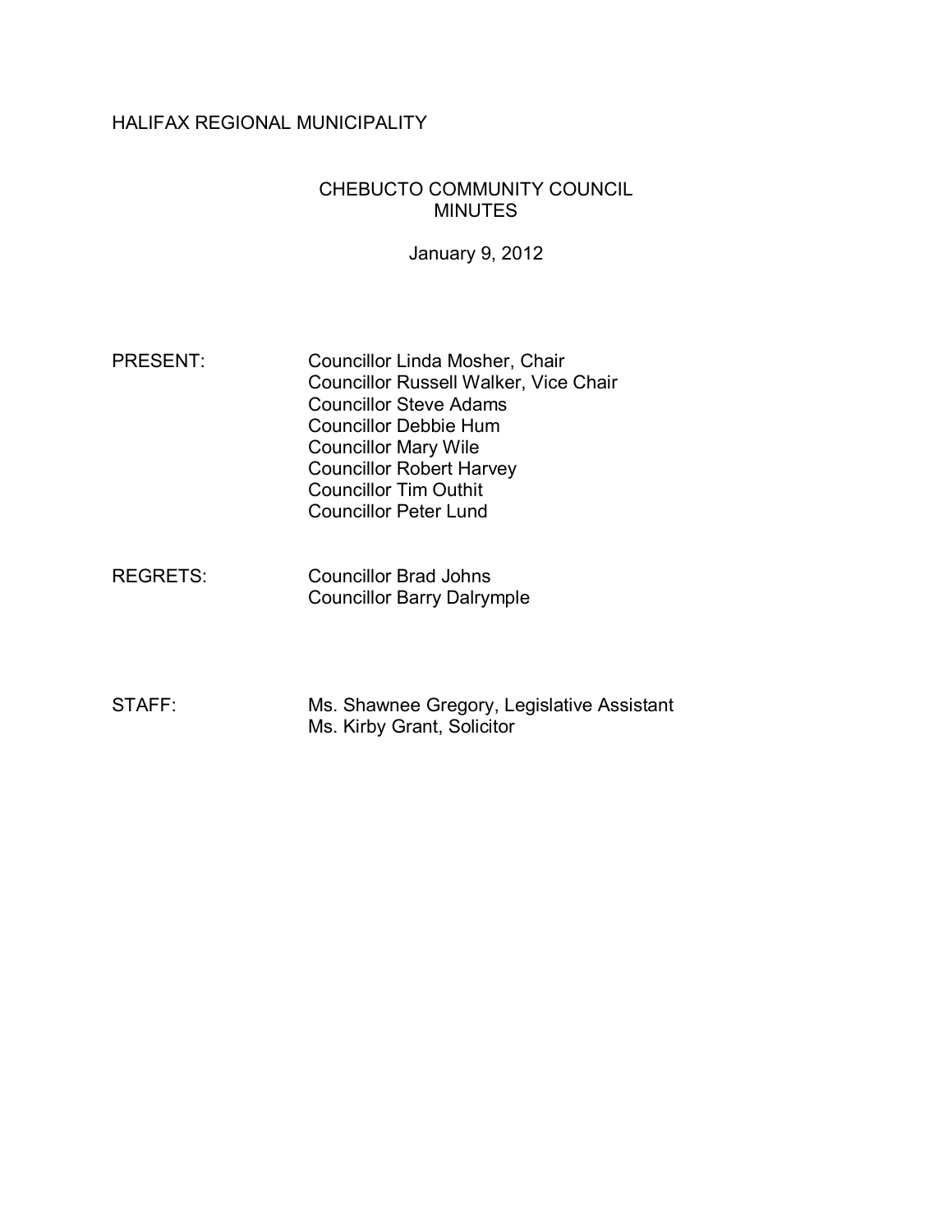# TABLE OF CONTENTS

| APPROVAL OF THE ORDER OF BUSINESS AND APPROVAL OF ADDITIONS              |
|--------------------------------------------------------------------------|
|                                                                          |
| 8.1.1 Case 16666: Development Agreement for Bedford West Sub Area        |
| 9 - Joint Public Hearing with North West Community Council  4            |
|                                                                          |
| 4.1                                                                      |
| 4.1.1 Keefe Drive - Emergency Concerns Due to Road Construction and      |
|                                                                          |
|                                                                          |
| 4.1.3 Beech Tree Infestation on HRM Owned Trees- Fairmount               |
|                                                                          |
|                                                                          |
|                                                                          |
| 4.1.6 Graffiti on Chain of Lakes Trail - Northwest Arm Overpass 8        |
| 4.1.7 Request to Amend the C-1 Zone to Remove R-4 Uses under the         |
|                                                                          |
| 4.1.8 Public Right Away (Tow Path) on the Northwest Arm - Maintenance    |
|                                                                          |
| 4.1.9 Glades Nursing Home - 25 Alton Drive - Future Land Use of This     |
|                                                                          |
| 4.1.10 Pocket Park - Crown Drive and Brook Street - Private Property and |
|                                                                          |
| 4.1.11 Deadman's Island - National Historic Site Application, Memorials, |
|                                                                          |
| 4.1.12 Pedestrian Safety/Metro Transit - Stoneridge Subdivision 9        |
| 4.1.13 Chain of Lakes Trail - Impervious Surface/Flooding Onto Joseph    |
|                                                                          |
|                                                                          |
| 4.1.15 Off Leash Dog Park for Royale Hemlock Estates/Wentworth           |
|                                                                          |
|                                                                          |
| 4.1.17 Bus Route 52 Service - Bayers Lake Business Park 9                |
|                                                                          |
|                                                                          |
|                                                                          |
|                                                                          |
| 8.1                                                                      |
| 8.1.1 Case 16666: Development Agreement for Bedford West Sub Area        |
| 9 - Joint Public Hearing with North West Community Council  10           |
| 8.2                                                                      |
|                                                                          |
|                                                                          |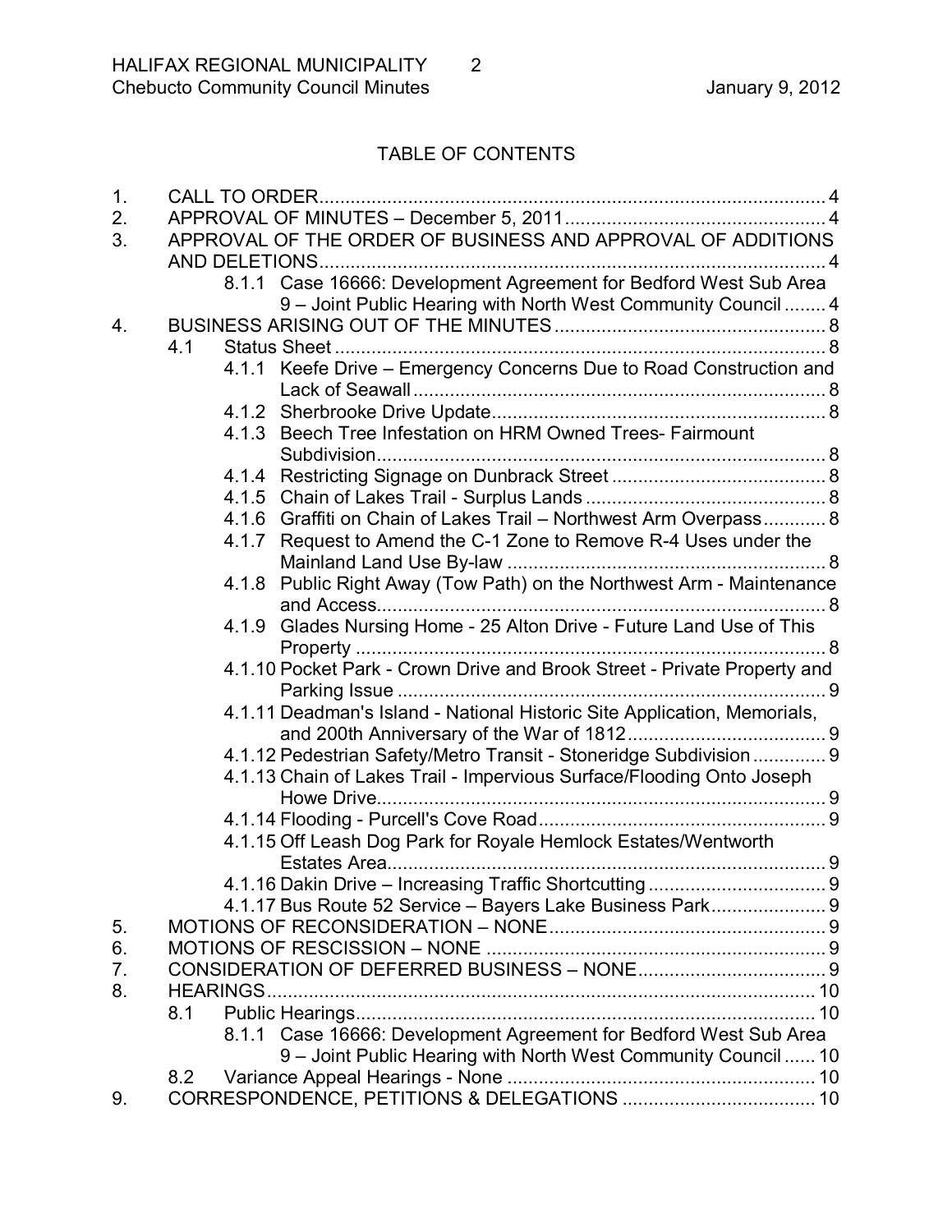|                 | 9.1  |                                                                       |  |
|-----------------|------|-----------------------------------------------------------------------|--|
|                 | 9.2. |                                                                       |  |
|                 |      |                                                                       |  |
| 10.             |      |                                                                       |  |
|                 | 10.1 |                                                                       |  |
|                 |      | 10.1.1 Case 17391 - Time Extension to Development Agreement for       |  |
|                 |      | Wentworth Estates - Neighbourhood B, Larry Uteck Boulevard,           |  |
|                 |      |                                                                       |  |
| 11 <sub>1</sub> |      |                                                                       |  |
| 12.             |      |                                                                       |  |
|                 | 12.1 | Case 17123: Amending Stage 1 Development Agreement - Clayton Park     |  |
|                 |      |                                                                       |  |
|                 | 12.2 | Fernleigh Park Stormwater Runoff Issues - Councillor Hum 11           |  |
|                 | 12.3 | Correspondence from Transport Canada Dated December 20, 2011 re:      |  |
|                 |      | HRM Post Boating Safety Official Signage at Kearney Lake - Councillor |  |
|                 |      |                                                                       |  |
| 13.             |      |                                                                       |  |
| 14.             |      |                                                                       |  |
| 15.             |      |                                                                       |  |
|                 |      |                                                                       |  |
|                 | 15.2 |                                                                       |  |
|                 |      | 15.2.1 Purcell's Cove Community Steering Committee - Volunteer        |  |
|                 |      |                                                                       |  |
| 16.             |      |                                                                       |  |
| 17.             |      |                                                                       |  |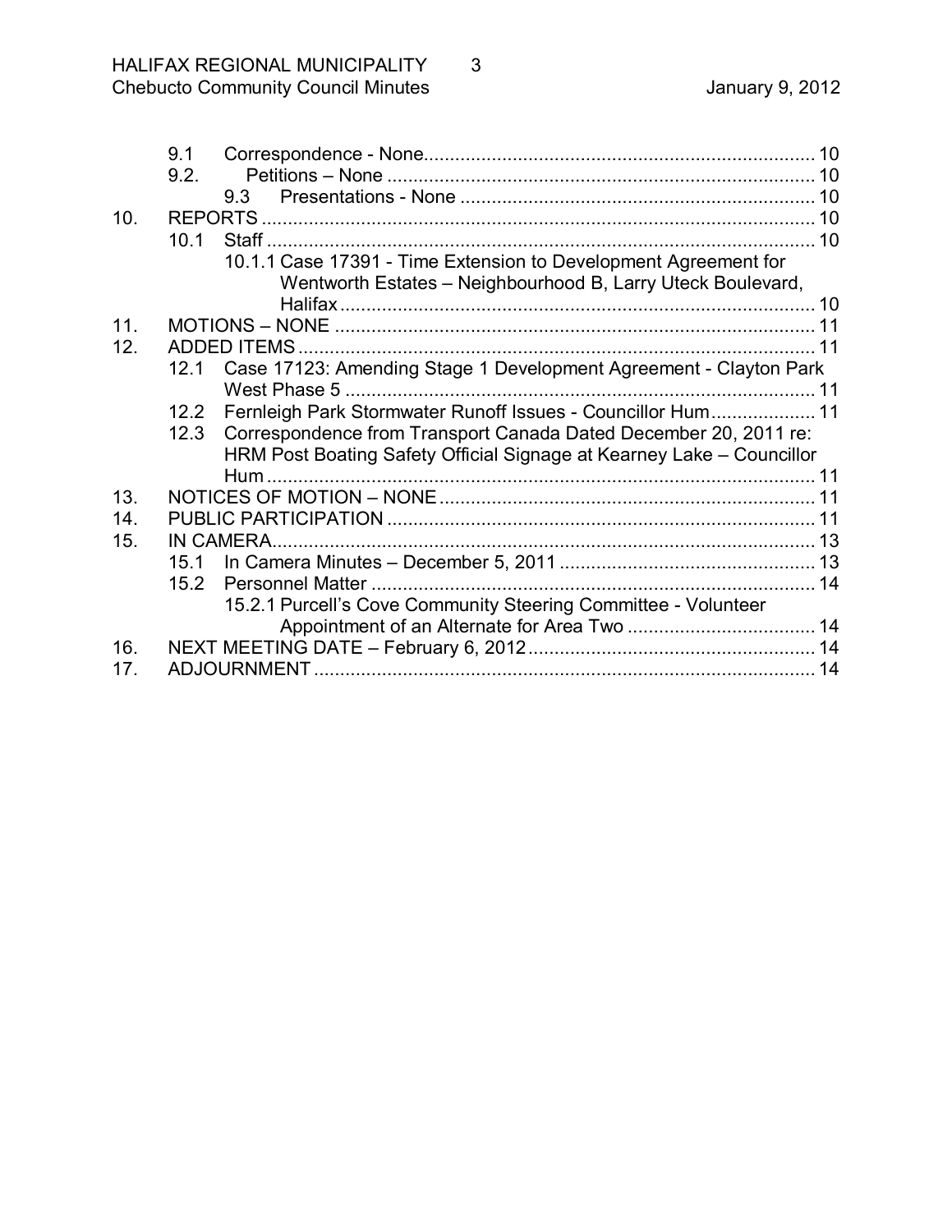## <span id="page-3-0"></span>**1. CALL TO ORDER**

The Chair called the meeting to order at 7:04 p.m. in the Keshen Goodman Library, Halifax.

### <span id="page-3-1"></span>**2. APPROVAL OF MINUTES – December 5, 2011**

Amendment:

Item 10.2.1 – Councillor Wile requested the following statement be included: *…they contacted store and property owners of the affected areas but nothing was resolved; therefore, Metro Transit changed the Route of Bus No. 52 from the store fronts on the east side of Chain Lake Drive down to the street level of Chain Lake Drive.*

**MOVED by Councillor Hum, seconded by Councillor Wile that the minutes of December 5, 2011 be approved as amended. MOTION PUT AND PASSED.** 

#### <span id="page-3-2"></span>**3. APPROVAL OF THE ORDER OF BUSINESS AND APPROVAL OF ADDITIONS AND DELETIONS**

Additions:

- 12.1 Case 17123: Amending Stage 1 Development Agreement Clayton Park West Phase 5
- 12.2 Fernleigh Park Stormwater Runoff Issues Councillor Hum
- 12.3 Correspondence from Transport Canada Dated December 20, 2011 re: HRM Post Boating Safety Official Signage at Kearney Lake – Councillor Hum

It was agreed that item 8.1.1would be dealt with immediately following item 3.

**MOVED by Councillor Walker seconded by Councillor Wile that the agenda be accepted as amended. MOTION PUT AND PASSED.** 

#### <span id="page-3-3"></span>**8.1.1 Case 16666: Development Agreement for Bedford West Sub Area 9 – Joint Public Hearing with North West Community Council**

A report dated November 10, 2011 was before Community Council.

Mr. Andrew Bone provided the presentation on Case 16666: Development Agreement for Bedford West Sub Area 9.

The Chair welcomed Councillors Harvey, Lund, and Outhit as well as residents from the North West Community Council area to the Chebucto Community Council meeting. She then reviewed the rules of procedure for Public Hearings and called for those wishing to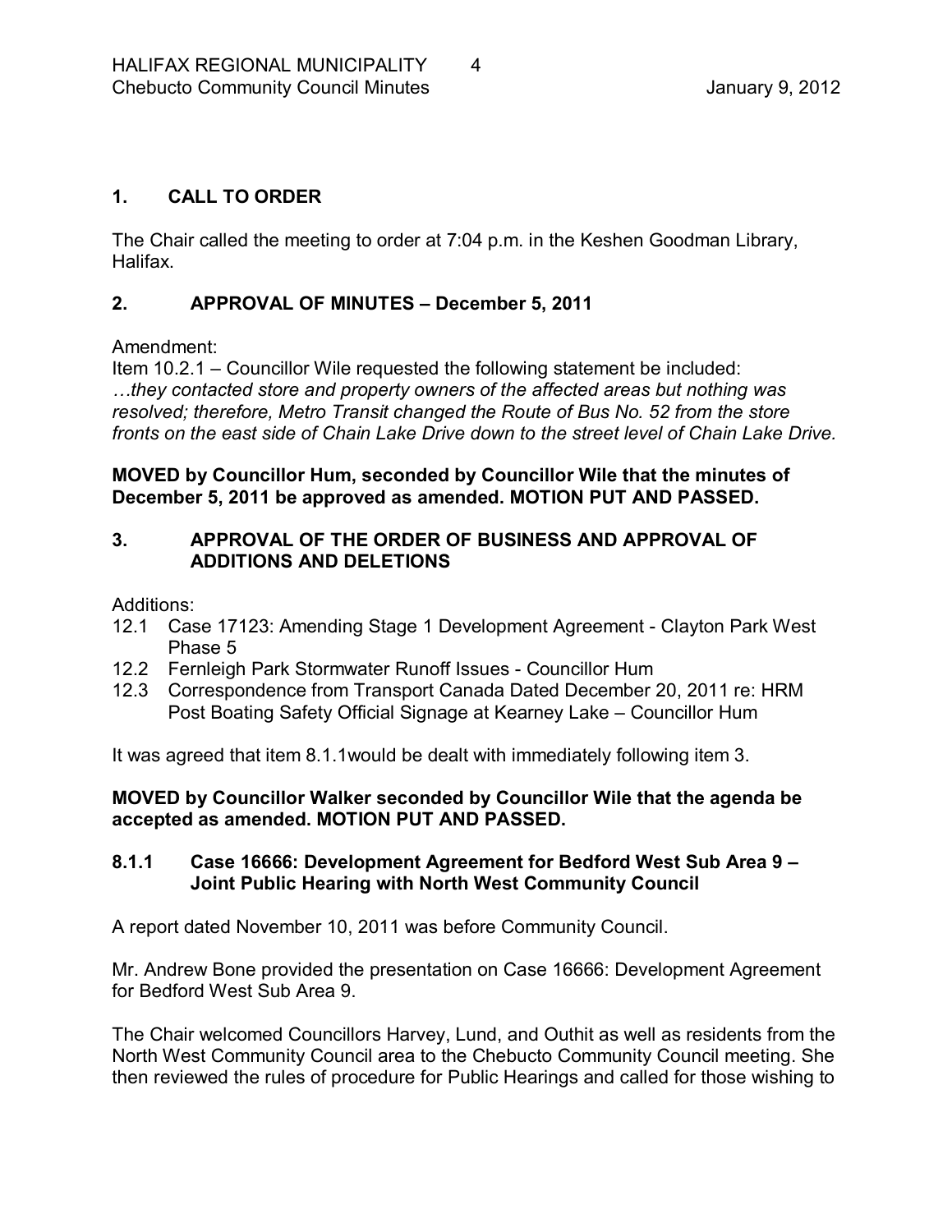speak for or against Case 16666: Development Agreement for Bedford West Sub Area 9.

**Ms. Wendy McDonald**, Warwick Lane, indicated she was a member of the Halifax North West Trails Association and thanked staff for displaying the schedule that included trails. She expressed concern regarding walkway connectivity between the boulevard, pathway and secondary trail; noting she presumed there would be a crosswalk safety sign posted at the crosswalk similar to the Larry Uteck roundabout. Ms. McDonald stated it was unfortunate that connectivity with the water line from Kearney Lake Road to Larry Uteck was unable to be shown and now there was a commercial establishment in the way of an Active Transportation (AT) route. She requested clarification on whether there was any transit access at the new site as it would be an ideal location for a mini terminal. She stated that it was her understanding that the School Board was currently conducting a review of capacity issues in Bedford; noting there were issues on the Halifax side as well. She anticipated young families would be moving into this new development and was concerned about the further capacity issues this may cause as well as for transit as there would be greater need.

Mr. Bone responded to Ms. McDonald's questions as follows:

- · It was his understanding that roundabouts are designed to enable pedestrian crossings
- · Staff forward plans to Metro Transit so they are aware of new developments. While staff have not provided direct information on this development, Transit does tend to plan as communities come on stream
- · Staff are working closely with the School Board to make them aware of Bedford growth areas and, while there are challenges with capacities, they are working on a plan for this area

**Ms. Mary Ann McGrath**, Chair of the Kearney Lake Residents Association, stated that regarding the specific route where Larry Uteck and Kearney Lake Road will juncture, it was discussed that a method of connecting roads to mitigate traffic on inner Kearney Lake Road would occur. She requested that staff and the developer be mindful that the more popular commercial development becomes, the more damage would take place on the road. Ms. McGrath requested a community meeting on the design of the juncture. Regarding stormwater pond retention and outflows into Kearney Lake, she advised there were two disastrous old outfalls along the road that would be in the way of any extension; noting there was an opportunity to mitigate damage from unmonitored outfalls.

**Ms. Tracy White**, Kearney Lake, reiterated the concerns regarding school capacity in the area; noting that her son should go to Grosvenor Wentworth Park School; however, she was paying to send him to private school due to overcrowding.

The Chair called three times for additional speakers. Hearing none, the following motion was passed: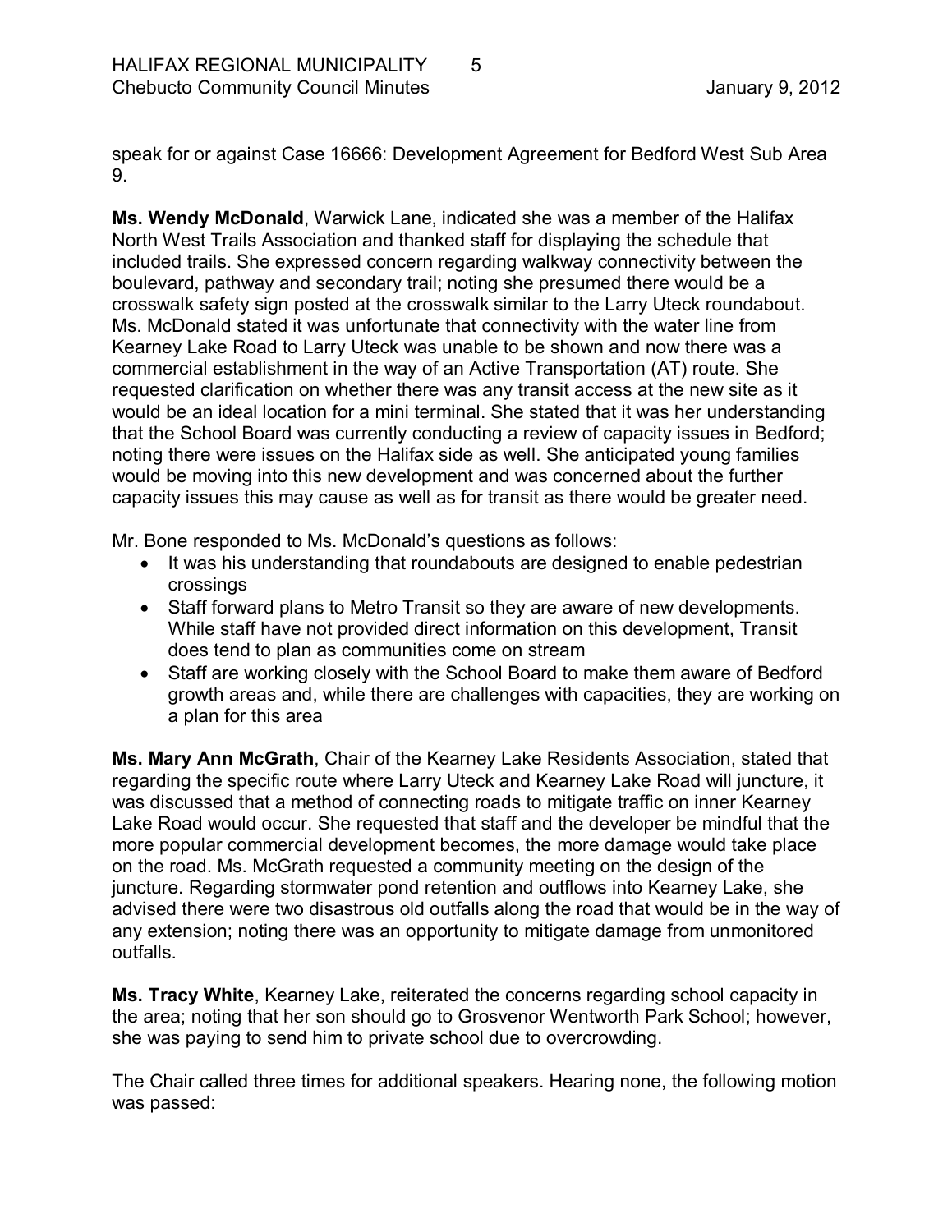## **MOVED by Councillor Wile, seconded by Councillor Adams, that the Public Hearing be closed. MOTION PUT AND PASSED.**

**Mr. Kevin Neat**, Clayton Developments, indicated that he was present on behalf of the applicant, Cresco Development. He advised that the group had extensive discussions with Parkland Planning staff with respect to the routing of trails; noting that they did not plan on impacting the current water line trail in any way. He stated there was a current easement running along there so there would be no development in that area. Mr. Neat indicated that they had done their best to connect the trail head and piece of park land to the south so the linear trails could congregate. Regarding stormwater management, he stated that Sub Area 9 had been reviewed by the Bedford Waters Advisory Board. He indicated they would make sure there was a level of quality that was acceptable and consistent. In closing, Mr. Neat advised he would be available after the meeting if residents had any concerns to discuss.

**Mr. Mike Hanusak**, Project Manager for West Bedford Holdings, stated that the Bedford West Master Plan area covers approximately 2000 acres out to Hammond's Plains Road; noting there are two pre approved school sites in sub areas 2 and <sup>3</sup>/<sub>4</sub> and both sites were known to the School Board and Province.

A discussion ensued with staff responding to questions of clarification.

Mr. Bone clarified that the developer and staff had discussions with Parkland Planning regarding the waterline trail and were advised that there was no desire to connect to the waterline and power line trail as it did not meet their needs for design. He stated that the design of parkland on the development site does provide for potential connections and it does not block off or preclude use; however, it was not a municipal trail and the existing trails would be left as they were.

Regarding stormwater retention, Ms. Kenda MacKenzie, Senior Development Engineer at Halifax Water, advised that the design proposal for servicing the construction of the Kearney Lake Trunk Sewer had been advertised in the paper that weekend for consultants to review the proposal and submit design ideas. She stated that if existing culverts were in the way, staff would have to investigate how they would be managed and asked that residents contact her with any existing problems. Ms. MacKenzie also indicated that Halifax Water does have requirements for the quality of water going through their storm systems, including a pollution prevention group.

Ms. MacKenzie clarified that, through the process, the trunk sewer would be sized large enough to include those 350 acres of lands in Bedford West if those property owners should ever choose to join via the local improvement charge process.

Councillor Mosher handed the Chair to Councillor Outhit, Chair if North West Community Council at 7:51p.m.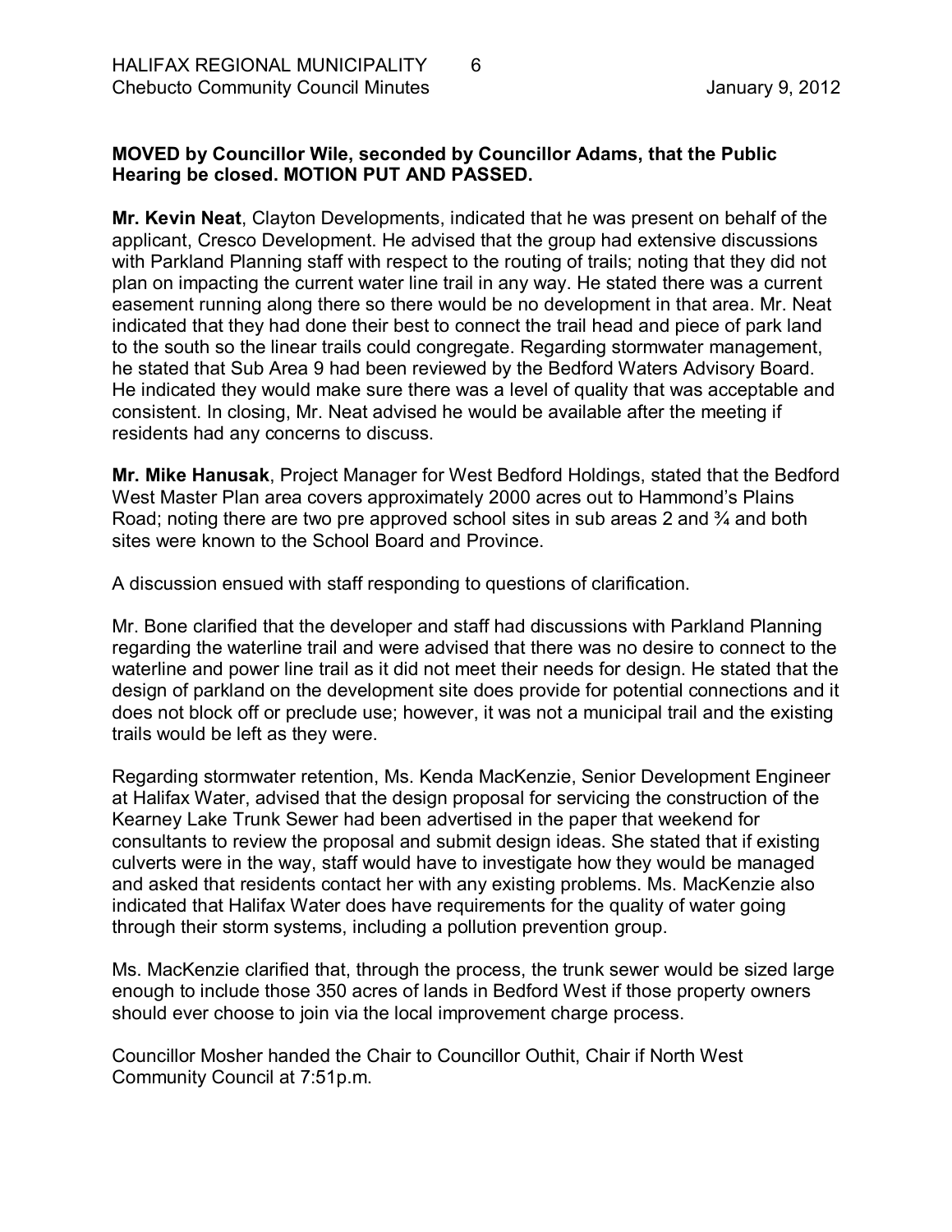Councillor Outhit called for a motion from the members of North West Community Council.

**MOVED by Councillor Harvey, seconded by Councillor Lund that North West Community Council:**

- **1. Approve the proposed development agreement as set out in Attachment A of the report dated November 10, 2011 to permit a mixed use subdivision for Bedford West Sub Area 9, Larry Uteck Boulevard, Bedford and Halifax; and**
- **2. Require the agreement be signed by the property owner within 120 days, or any extension thereof granted by Council on request of the property owner, from the date of final approval by Council and any other bodies as necessary, including applicable appeal periods, whichever is later; otherwise this approval shall be void and obligations arising hereunder shall be at an end.**

#### **MOTION PUT AND PASSED.**

Councillor Mosher assumed the Chair at 7:53 p.m.

**MOVED by Councillor Hum, seconded by Councillor Walker that Chebucto Community Council:**

- **1. Approve the proposed development agreement as set out in Attachment A of the report dated November 10, 2011 to permit a mixed use subdivision for Bedford West Sub Area 9, Larry Uteck Boulevard, Bedford and Halifax; and**
- **2. Require the agreement be signed by the property owner within 120 days, or any extension thereof granted by Council on request of the property owner, from the date of final approval by Council and any other bodies as necessary, including applicable appeal periods, whichever is later; otherwise this approval shall be void and obligations arising hereunder shall be at an end.**

Councillor Hum advised that she would follow up on the school board review issue as well as with the Deputy Chief Administrative Officer regarding the budget for the connector road.

#### **MOTION PUT AND PASSED.**

The meeting recessed at 7:55 p.m.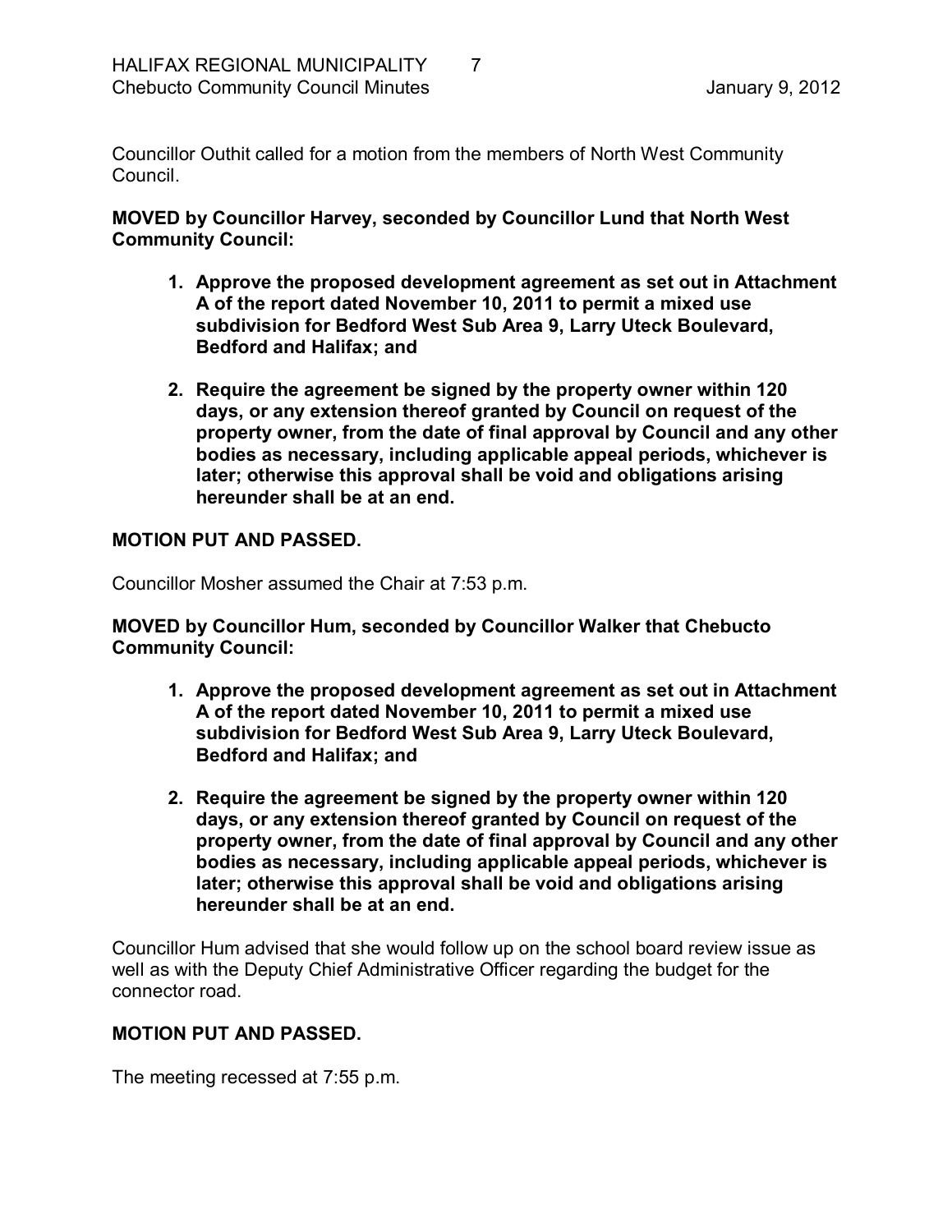The meeting reconvened at 8:02 p.m. with same members present with the exception of Councillors Harvey, Lund, and Outhit who had left the meeting.

## <span id="page-7-0"></span>**4. BUSINESS ARISING OUT OF THE MINUTES**

## <span id="page-7-1"></span>**4.1 Status Sheet**

## <span id="page-7-2"></span>**4.1.1 Keefe Drive – Emergency Concerns Due to Road Construction and Lack of Seawall**

No update. To remain on Status Sheet.

## <span id="page-7-3"></span>**4.1.2 Sherbrooke Drive Update**

No update. To remain on Status Sheet.

## <span id="page-7-4"></span>**4.1.3 Beech Tree Infestation on HRM Owned Trees Fairmount Subdivision**

No update. To remain on Status Sheet.

## <span id="page-7-5"></span>**4.1.4 Restricting Signage on Dunbrack Street**

No update. To remain on Status Sheet.

## <span id="page-7-6"></span>**4.1.5 Chain of Lakes Trail Surplus Lands**

No update. To remain on Status Sheet.

## <span id="page-7-7"></span>**4.1.6 Graffiti on Chain of Lakes Trail – Northwest Arm Overpass**

No update. To remain on Status Sheet.

#### <span id="page-7-8"></span>**4.1.7 Request to Amend the C1 Zone to Remove R4 Uses under the Mainland Land Use By-law**

No update. To remain on Status Sheet.

## <span id="page-7-9"></span>**4.1.8 Public Right Away (Tow Path) on the Northwest Arm Maintenance and Access**

No update. To remain on Status Sheet.

## <span id="page-7-10"></span>**4.1.9 Glades Nursing Home 25 Alton Drive Future Land Use of This Property**

An information report dated December 9, 2011 was before Community Council.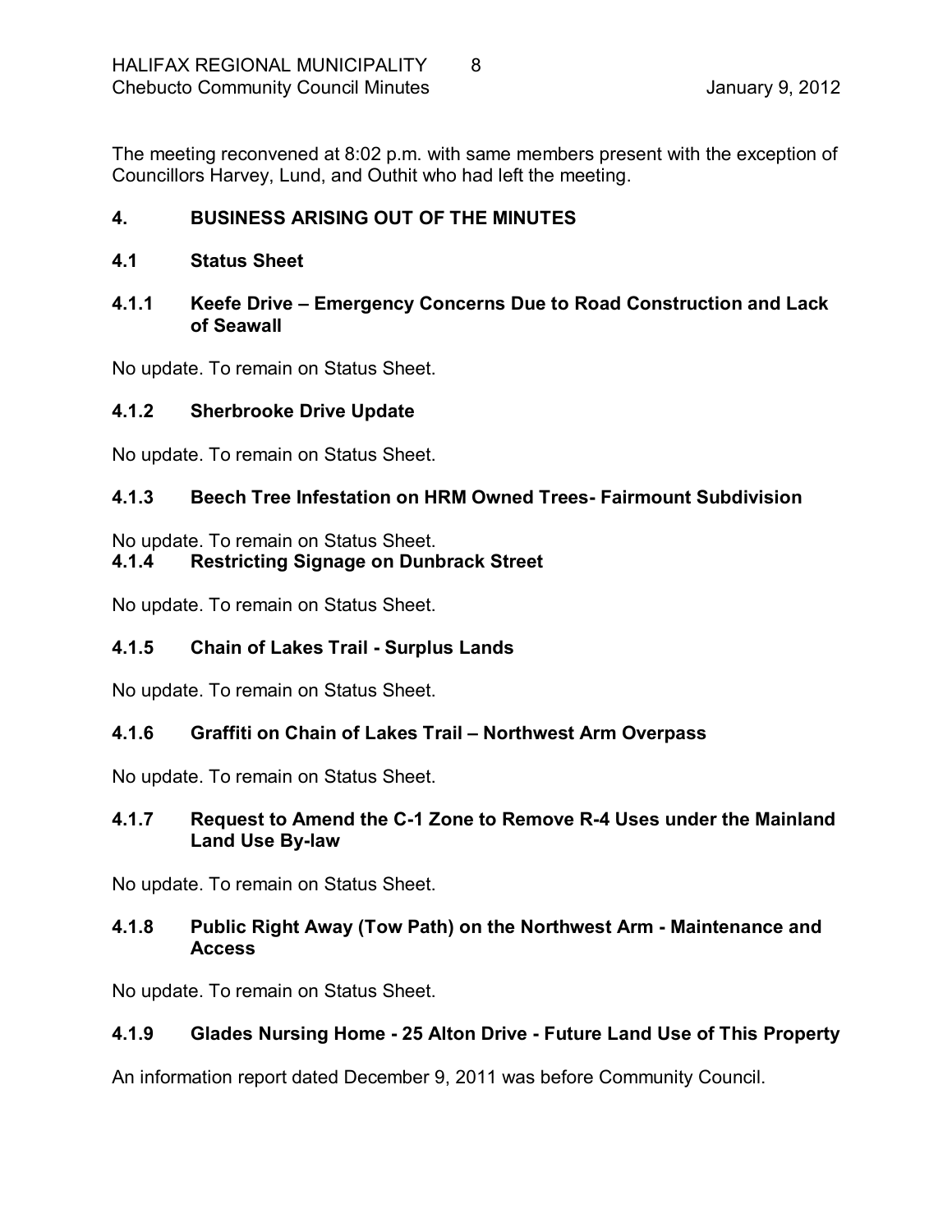Community Council accepted the information report dated December 9, 2011. The Chair requested that this item be removed from the Status Sheet.

## <span id="page-8-0"></span>**4.1.10 Pocket Park Crown Drive and Brook Street Private Property and Parking Issue**

No update. To remain on Status Sheet.

## <span id="page-8-1"></span>**4.1.11 Deadman's Island National Historic Site Application, Memorials, and 200th Anniversary of the War of 1812**

The Chair advised that this item could be removed from the Status Sheet as staff was working with her on this matter.

## <span id="page-8-2"></span>**4.1.12 Pedestrian Safety/Metro Transit Stoneridge Subdivision**

No update. To remain on Status Sheet.

## <span id="page-8-3"></span>**4.1.13 Chain of Lakes Trail Impervious Surface/Flooding Onto Joseph Howe Drive**

No update. To remain on Status Sheet.

## <span id="page-8-4"></span>**4.1.14 Flooding Purcell's Cove Road**

No update. To remain on Status Sheet.

# <span id="page-8-5"></span>**4.1.15 Off Leash Dog Park for Royale Hemlock Estates/Wentworth Estates Area**

No update. To remain on Status Sheet.

# <span id="page-8-6"></span>**4.1.16 Dakin Drive – Increasing Traffic Shortcutting**

Councillor Hum advised that a report was anticipated to be ready in the near future.

Item to remain on Status Sheet.

# <span id="page-8-7"></span>**4.1.17 Bus Route 52 Service – Bayers Lake Business Park**

No update. To remain on Status Sheet.

- <span id="page-8-8"></span>**5. MOTIONS OF RECONSIDERATION – NONE**
- <span id="page-8-9"></span>**6. MOTIONS OF RESCISSION – NONE**
- <span id="page-8-10"></span>**7. CONSIDERATION OF DEFERRED BUSINESS – NONE**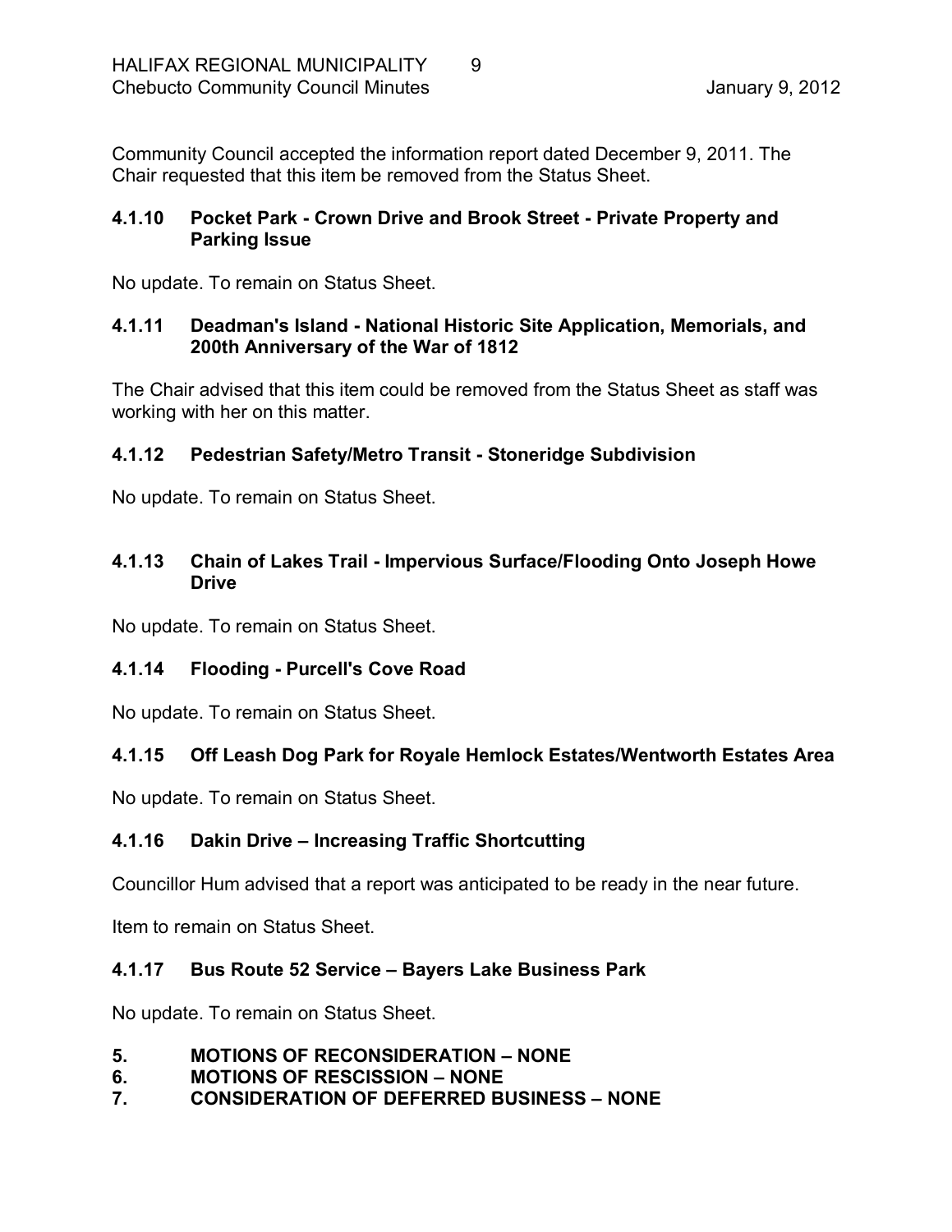#### <span id="page-9-0"></span>**8. HEARINGS**

#### <span id="page-9-1"></span>**8.1 Public Hearings**

### <span id="page-9-2"></span>**8.1.1 Case 16666: Development Agreement for Bedford West Sub Area 9 – Joint Public Hearing with North West Community Council**

This item was dealt with earlier in the meeting. Please see page 4.

- <span id="page-9-3"></span>**8.2 Variance Appeal Hearings None**
- <span id="page-9-4"></span>**9. CORRESPONDENCE, PETITIONS & DELEGATIONS**
- <span id="page-9-5"></span>**9.1 Correspondence None**
- <span id="page-9-6"></span>**9.2. Petitions – None**
- <span id="page-9-7"></span>**9.3 Presentations None**
- <span id="page-9-8"></span>**10. REPORTS**
- <span id="page-9-9"></span>**10.1 Staff**

#### <span id="page-9-10"></span>**10.1.1 Case 17391 Time Extension to Development Agreement for Wentworth Estates – Neighbourhood B, Larry Uteck Boulevard, Halifax**

A report dated December 5, 2011 was before Community Council.

Mr. Bone provided the presentation on Case 17391 - Time Extension to Development Agreement for Wentworth Estates – Neighbourhood B, Larry Uteck Boulevard, Halifax.

**MOVED by Councillor Hum, seconded by Councillor Walker that Chebucto Community Council:**

- **1. Approve the proposed amending agreement as set out in Attachment A of the report dated December 5, 2011 to extend the date for the commencement of construction of the development on Larry Uteck Boulevard, Halifax for an additional two years; and**
- **2. Require the agreement be signed by the property owner within 120 days, or any extension thereof granted by Council on request of the property owner, from the date of final approval by Council and any other bodies as necessary, including applicable appeal periods, whichever is later; otherwise this approval shall be void and obligations arising hereunder shall be at an end.**

**MOTION PUT AND PASSED.**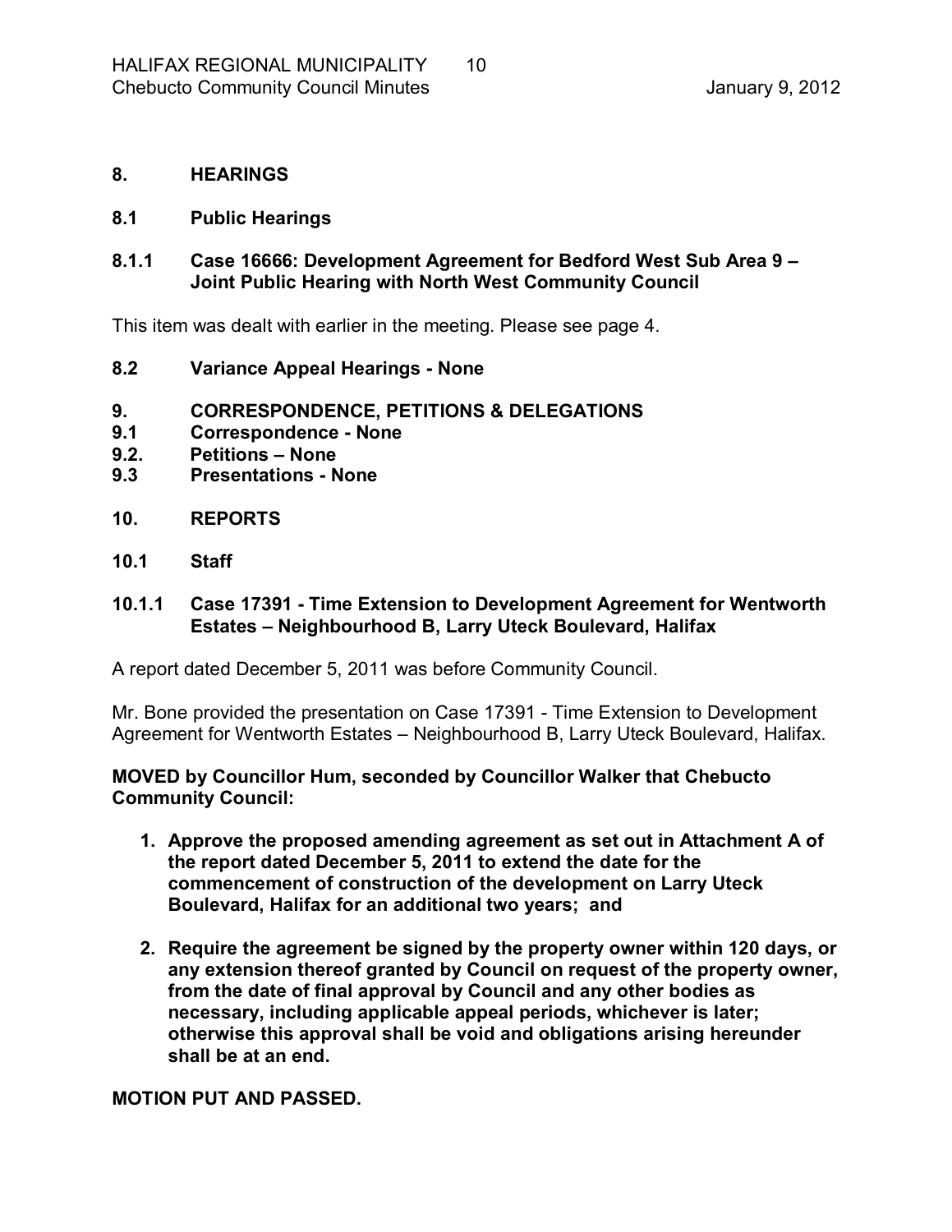#### <span id="page-10-0"></span>**11. MOTIONS – NONE**

#### <span id="page-10-1"></span>**12. ADDED ITEMS**

#### <span id="page-10-2"></span>**12.1 Case 17123: Amending Stage 1 Development Agreement Clayton Park West Phase 5**

A report dated December 29, 2011 was submitted.

**MOVED by Councillor Wile, seconded by Councillor Walker that Chebucto Community Council move Notice of Motion to consider approval of the proposed amending development agreement, presented as Attachment A, and schedule a public hearing for February 6, 2012. MOTION PUT AND PASSED.** 

#### <span id="page-10-3"></span>**12.2 Fernleigh Park Stormwater Runoff Issues Councillor Hum**

Email correspondence from Ms. Daveena Davis was submitted.

Photographs of the area in question were submitted.

Councillor Hum advised that she had received emails from residents regarding stormwater runoff and flooding issues in Fernleigh Park. She stated that she had spoken to an HRM Development Engineer who would follow up on the matter and forward a response via email for the Community Council record.

#### <span id="page-10-4"></span>**12.3 Correspondence from Transport Canada Dated December 20, 2011 re: HRM Post Boating Safety Official Signage at Kearney Lake – Councillor Hum**

Correspondence dated December 20, 2011 from Erin Tretiak, Acting Manager of the Office of Boating Safety, Transport Canada, was submitted.

As per the correspondence dated December 20, 2011, Councillor Hum requested that staff follow up on Transport Canada's request that HRM post official boating safety signage at Kearney Lake and that a community meeting also be held.

#### <span id="page-10-5"></span>**13. NOTICES OF MOTION – NONE**

#### <span id="page-10-6"></span>**14. PUBLIC PARTICIPATION**

**Ms. Joy Woolfrey**, 10 Umlahs Drive, advised that she had lived in the community for 22 years and had worked as a consultant with a background in community planning. She expressed concern regarding the Purcell's Cove consulting study regarding the potential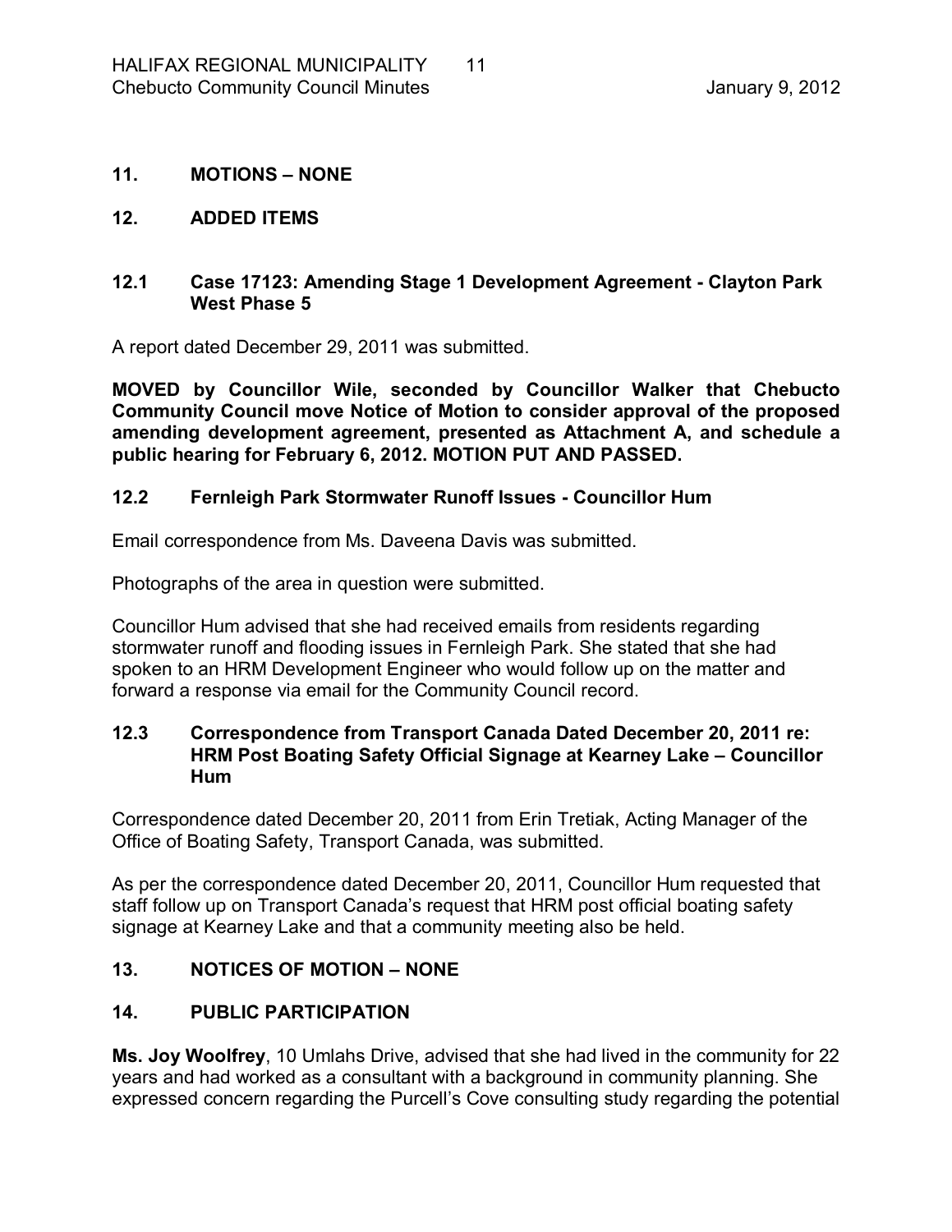of extending sewer and stormwater services, particularly in the area traditionally known as Purcell's Cove. She noted that the petition submitted in October 2006 on behalf of the Yacht Squadron did not include any names of property owners in Purcell's Cove with the exception of some on Keefe Drive and two outside of the study area. Ms. Woolfrey advised that a community meeting had been held and there was clear opposition to this change; therefore, she had been surprised to learn that, in response to a letter from the Yacht Squadron, a motion was made that HRM go ahead with the study. She expressed concern that the first the community heard of the study was when notice was put out calling for volunteers for the steering committee and that the map in the planners report was when they first heard that they were going to be included in the study area.

The Chair advised that Councillors have a legal requirement to submit petitions to Council and since water and sewer is a regional issue, this matter went to Council rather than Community Council; noting the petition was from residents not the Yacht Squadron. She stated that it was important to have community consultation which was why public meetings on the matter would be held where residents would have an opportunity to have their say.

Councillor Adams clarified the process; advising that a working group was investigating the possibility of what the services would look like if they were to be brought to the community and the consultant would be seeking community input. He indicated it was his understanding that area one was favourable to servicing and area two was not and, for the record, he would never support extending services to a community that did not want them. He advised there was no obligation for any resident to take the services and it would be a complete process.

**Mr. Carle Ensminger**, 10 Battery Drive, indicated that he was a concerned property owner located in study area two; noting that the feasibility study that has been commissioned is not transparent and not enough information has been provided to the community. He requested further information on the study and steering committee process and if it would be possible to just extend water services to only the Yacht Squadron. Mr. Ensminger advised that given the lack of community support it did not make sense to include area two in the study as only 25% of residents in that area stated they were in favour of the study.

**Ms. Sally Ravindra**, 12 Pottery Lane, expressed concern regarding the servicing study as well; noting that Purcell's Cove was a village with a 200 year history and actions, studies and plans had to be considered by their impact on the fabric of the community. She urged Community Council not to undertake anything including studies that would force people out of the community by imposing costs beyond their means and to protect the village and community.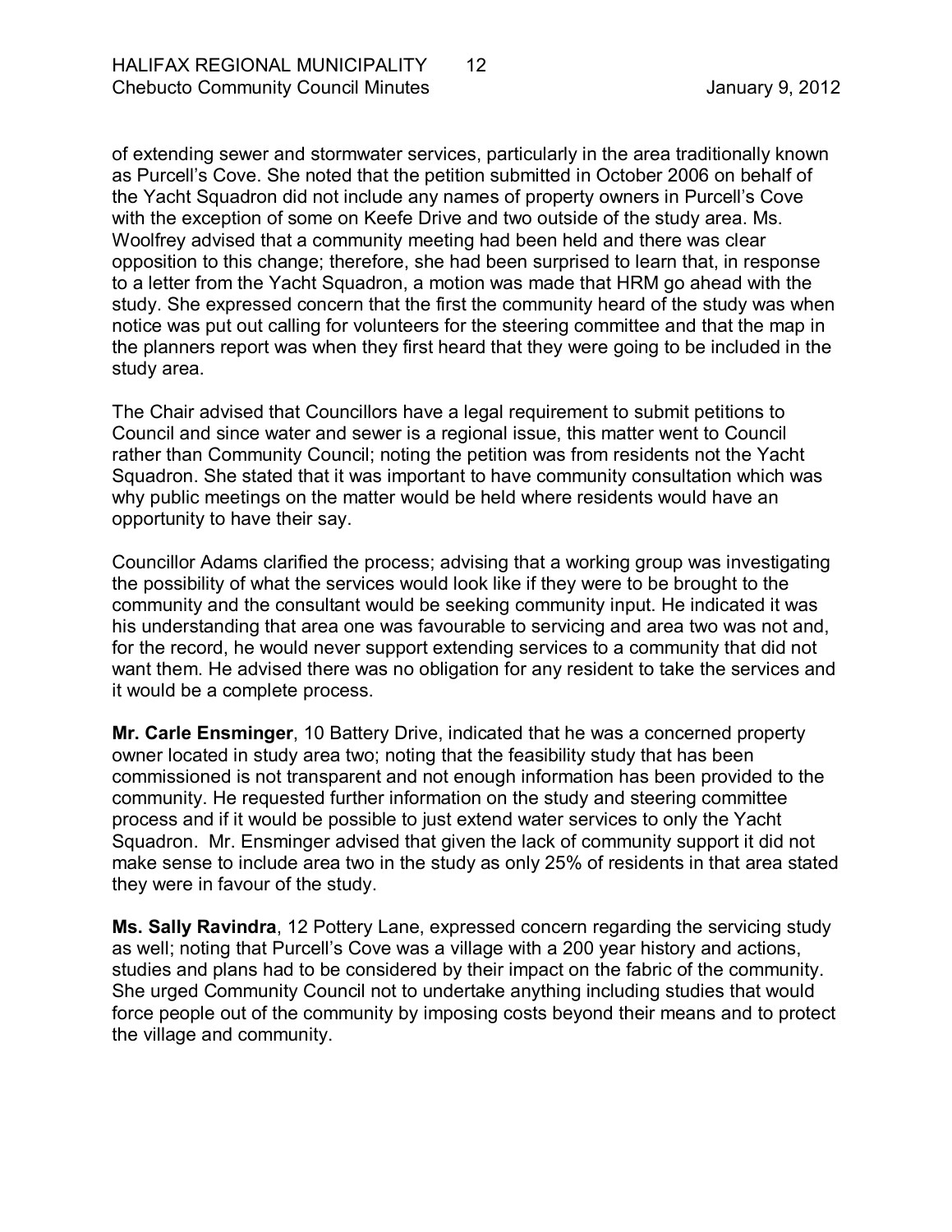The Chair advised, for the record, that she had used many of the same comments as Ms. Ravindra to get Chebucto Community Council to turn down a cell tower in the area and to approve the urban reserve.

**Mr. Marcos Zentilli**, 517 Purcell's Cove Road, indicated that he moved to area two in 1997 and retired in 2005; noting he had never been asked about sewer or water service extension in any survey. He advised that he has invested in a rain water collector and his sewer works just fine. Mr. Zentilli expressed concern over the cost for the study as he had read in the February 8, 2011 minutes that property owners would bear 100% of the cost of servicing and he was unhappy with the prospect of having to pay for something he did not need. As a retired geologist, he expressed concern that blasting in the area for such services would be expensive as blasting through granite would be required and foundations and systems may also be damaged. Mr. Zentilli was also concerned that such changes would destroy the unusual community spirit in the area as he had settled in Purcell's Cove for its historical significance and his property was located in an urban reserve in order to protect it from development.

The Chair advised that an update of the Regional Plan was underway and residents should put their comments in writing and forward them to HRM staff.

**Mr. Wayne Hollett**, 596 Purcell's Cove Road, expressed concern that he would lose his home if he had to pay for new water and sewer services and was already burdened enough as his wife was ill. He asked that Community Council consider this and back up those who do not want these services.

**Ms. Jody Archibald**, Battery Drive, advised that she was a concerned property owner given the lack of public and community support also documented in the Council report. She proposed a public meeting to discuss the exclusion of area two from the Feasibility Study as the community did not want to be a minority once the process began.

The Chair indicated that this proposal could be brought up at the first public meeting of the steering committee.

**Mr. Ian Dempsey**, Purcell's Cove, expressed concern, as a resident of area two, that a part of area one had been purchased by Clayton Developments. He wondered once that area was cleared, what that would mean for his village with the impact on traffic and the construction of 12 storey buildings.

The Chair advised that Mr. Dempsey's concern would be noted for future development.

#### <span id="page-12-0"></span>**15. IN CAMERA**

## <span id="page-12-1"></span>**15.1 In Camera Minutes – December 5, 2011**

Item deferred due to lack of time.